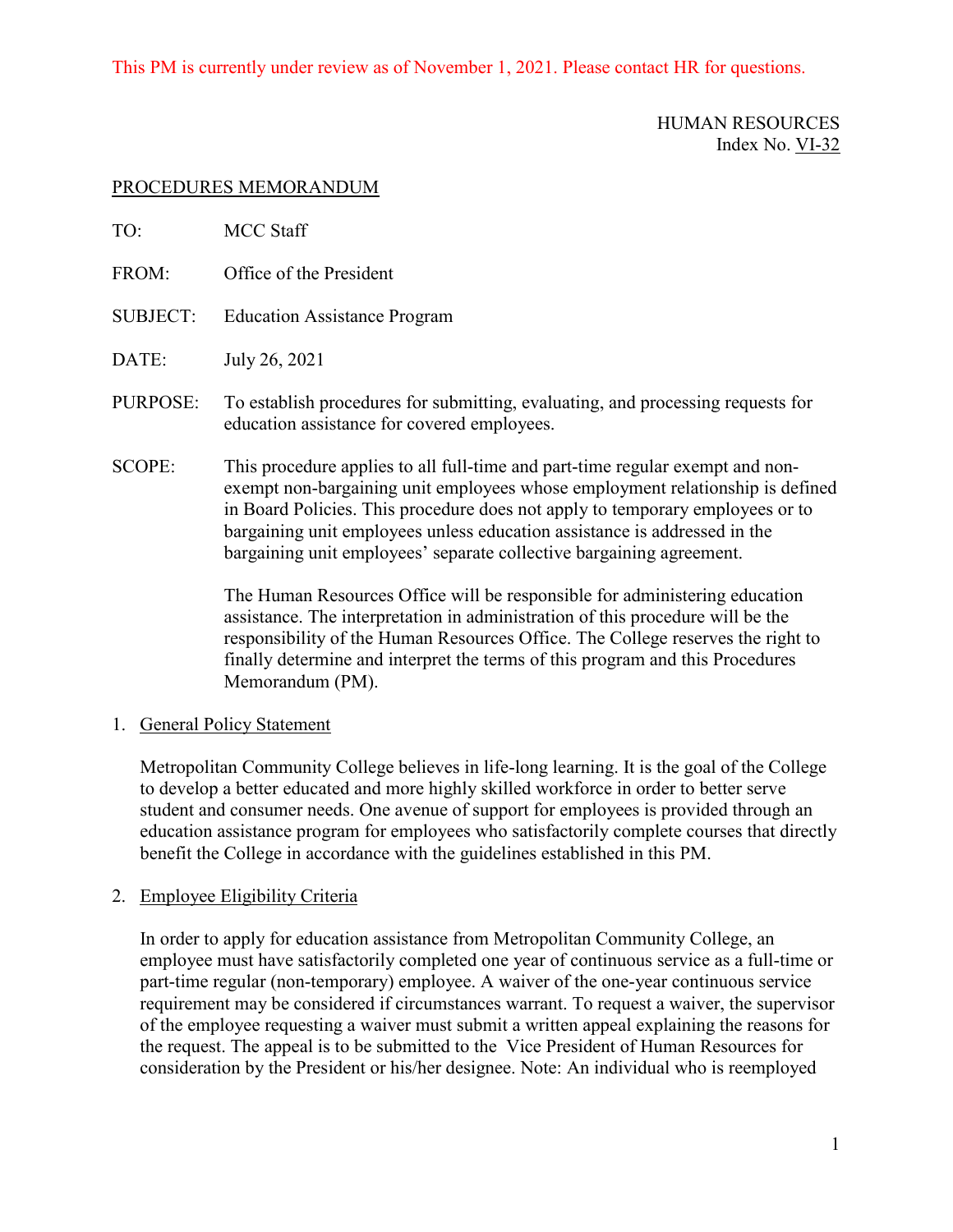within one year of the date of resignation or retirement and has previously met the one year of continuous service requirement will not be required to meet the service requirement again.

For purposes of this PM, a "full-time or part-time regular employee" means an employee assigned to a full-time or part-time position who is scheduled to work at least twenty (20) hours per week on a regular, consistent and continuing basis, excluding temporary employees and bargaining unit employees unless education assistance is addressed in the bargaining unit employees' separate collective bargaining agreement.

In order to receive reimbursement, an employee must still be employed as a full-time or parttime regular employee at the time he/she submits receipts and grade records as outlined in Section 8 (Reimbursement Procedure). Employees on disciplinary probation are not eligible to apply for education assistance. Upon supervisory request, exceptions to this provision may be granted.

## 3. Funding

Funding for the education assistance program shall be determined on an annual basis subject to the budgeting process and financial priorities of Metropolitan Community College. The amount available for education assistance may increase, decrease, or be eliminated based upon financial priorities.

The College reserves the right to modify or terminate this program at any time at its sole discretion. The approval of courses or the receipt of benefits under this program is not a guarantee of employment for any specific duration.

#### 4. Approved Courses and Programs

Education assistance may be granted to employees of Metropolitan Community College in accordance with the following criteria:

A. To be eligible for education assistance, undergraduate and graduate credit courses must be taken for credit and must be from an accredited institution whose accreditation is recognized by Metropolitan Community College. In order to qualify for reimbursement, the courses must be related to the employee's current or potential work assignments.

As provided in Section 7 (Application Procedure), supervisors (subject to appeal to the appropriate Dean, Associate Vice President or Vice President) and the Human Resources Office will make the determination as to whether the course work is related to the employee's current or potential work assignment.

B. Course work which duplicates credit courses available at Metropolitan Community College will not be eligible for education assistance unless the employee explains on the application form why the course cannot be taken or is unavailable at Metropolitan Community College, and unless the Human Resources Office approves and accepts such explanation.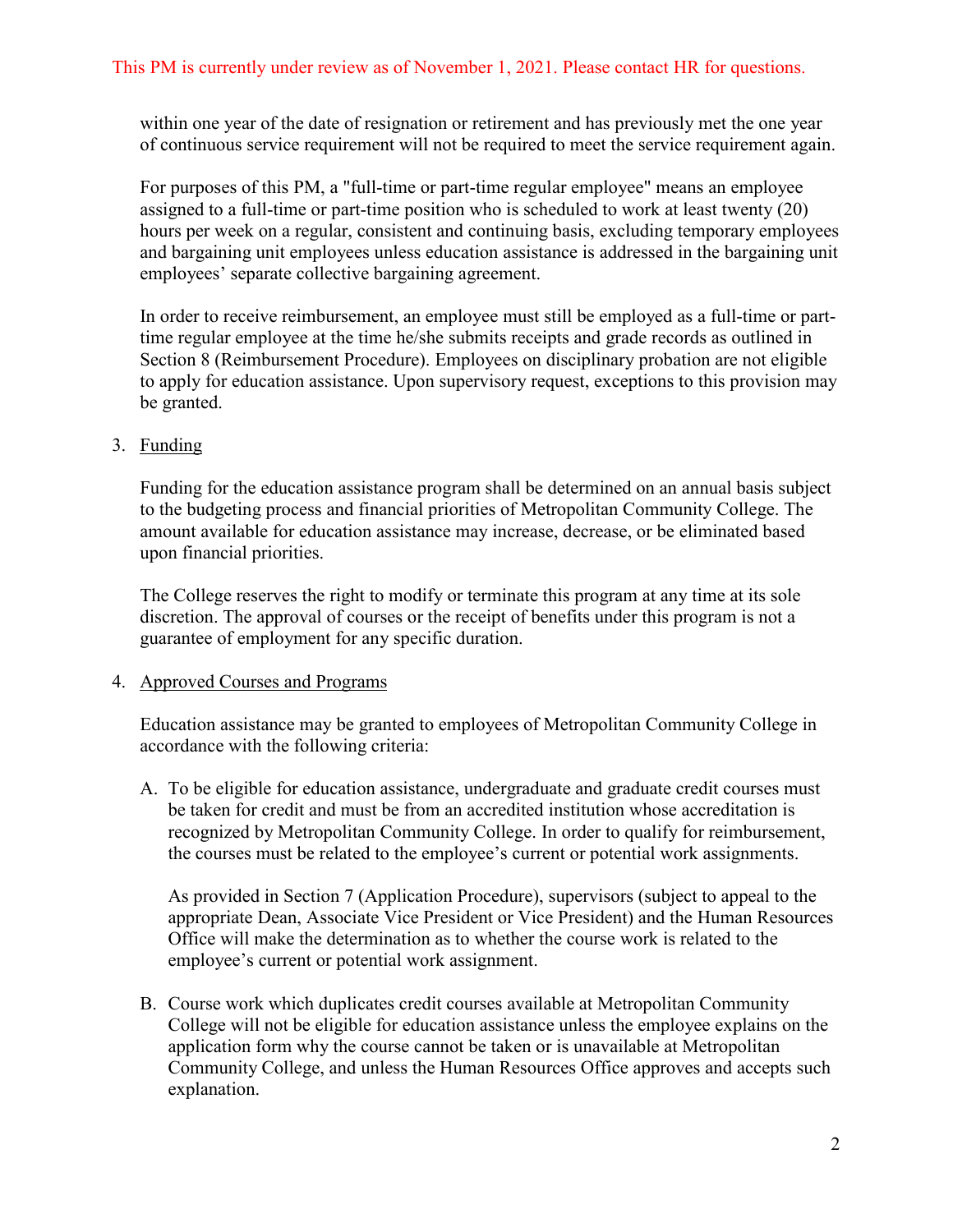# 5. Tax Considerations

Metropolitan Community College will comply with Federal and State law concerning tax treatment of employer reimbursement under education assistance programs. Metropolitan Community College will report education assistance given employees, if any, that exceeds allowable limits as taxable income at year-end on the employee's Form W-2.

### 6. Reimbursement Criteria

- A. If approved, tuition reimbursement will be made based upon a rate equal to one-half of the lowest Nebraska resident, undergraduate, on-campus rate at the University of Nebraska at Omaha.
- B. Employees may apply for a maximum of 15 credit hours during a 12-month period (July through June) with no more than two courses per quarter or semester.
- C. Class attendance and completion of study assignments are to be accomplished outside of the employee's regular working hours.
- D. Upon satisfactory completion of an approved course, the employee will be eligible to receive reimbursement for up to the rate per credit hour specified in 6.A. above. No student fees, course fees, books, supplies or expenses other than tuition costs will be eligible for reimbursement.
- E. In order to receive tuition reimbursement, the employee must satisfactorily pass the course. "Passing" means a grade of "C" or better at the undergraduate level and a grade of "B" or better at the graduate level. For pass/fail courses, only "pass" grades will be eligible for reimbursement.
- F. Employees who enroll in accelerated and other programs that do not correspond to a traditional quarter or semester term will have an equivalency tuition reimbursement calculated by the Human Resources Office.
- G. An employee who ceases to be employed by the College for any reason during the period of the course or prior to submitting complete reimbursement documentation will not receive or be eligible for tuition reimbursement.

#### 7. Application Procedure

- A. Prior to the first class start date, an employee must complete an application for education assistance. Application forms are available in the Forms Bank.
- B. Employees must complete the application form and submit it to their immediate supervisor. The employee and the immediate supervisor should discuss the relevancy of the course in terms of the employee's current position and/or potential work assignments.